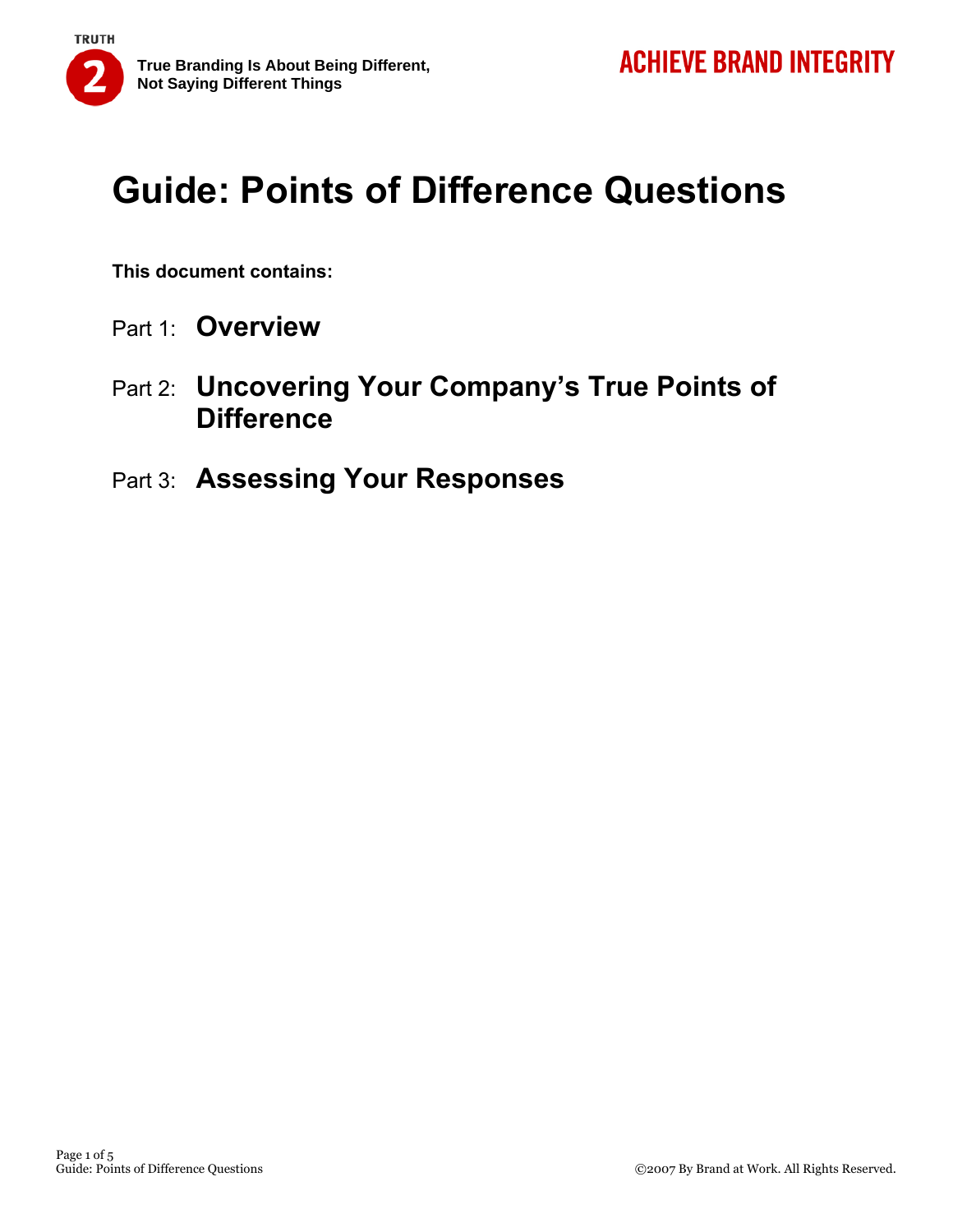

### **ACHIEVE BRAND INTEGRITY**

### **Consent to Terms**

Your use of the Guide to Points of Difference Questions ("Guide") is subject to these Terms of Use ("Terms"). Please read them carefully. By using this Guide, you agree to be bound by these Terms. If you do not agree with, or cannot abide by these Terms, please do not make any use of this Guide. These Terms may be modified at any time at our discretion by posting the modified Terms on the Brand Integrity Web site. Use after any posting will constitute your agreement to abide by the modified Terms.

#### **Copyrights**

The content of this Guide is protected by U.S. and international copyright laws. You may not use, reproduce, distribute, transmit, or display any copyrighted material unless it is within the Terms. Derivative works may not be made. You may download, print, and copy the Guide for your personal (including intra-company), non-commercial use only, provided that you include all copyright and other notices contained in the Guide and that you do not modify the Guide. Any other use of the Guide is expressly prohibited.

#### **Disclaimer**

This Guide is provided on an "as is" and "as available" basis, without any warranties of any kind, either express or implied, including warranties of title or implied warranties of merchantability or fitness for a particular purpose. No warranties are made regarding any results that may be obtained from use of the Guide.

#### **Limitation of Liability**

In no event will Gregg Lederman, Brand at Work, or any of its employees or agents be liable for any indirect, consequential, special, incidental, or punitive damages, arising out of the use or inability to use this Guide or any results obtained from the use of this Guide.

### **Miscellaneous**

These Terms represent the entire understanding of the parties regarding the use of this Guide and supersede any previous documents, correspondence, conversations, or other oral or written understanding related to these Terms. These Terms shall be governed by and construed under the laws of the State of New York without regard to its choice of law, rules, and where applicable, the laws of the United States. To the extent permissible by law, any disputes under these Terms or relating to the Guide shall be litigated in the District Court in and for the District of New York, and you hereby consent to personal jurisdiction and venue in the District of New York. A modification or waiver of a part of these Terms shall not constitute a waiver or modification of any other portion of the Terms. If for any reason any provision of these Terms is found unenforceable, that provision will be enforced to the maximum extent permissible, and the remainder of the Terms will continue in full force and effect.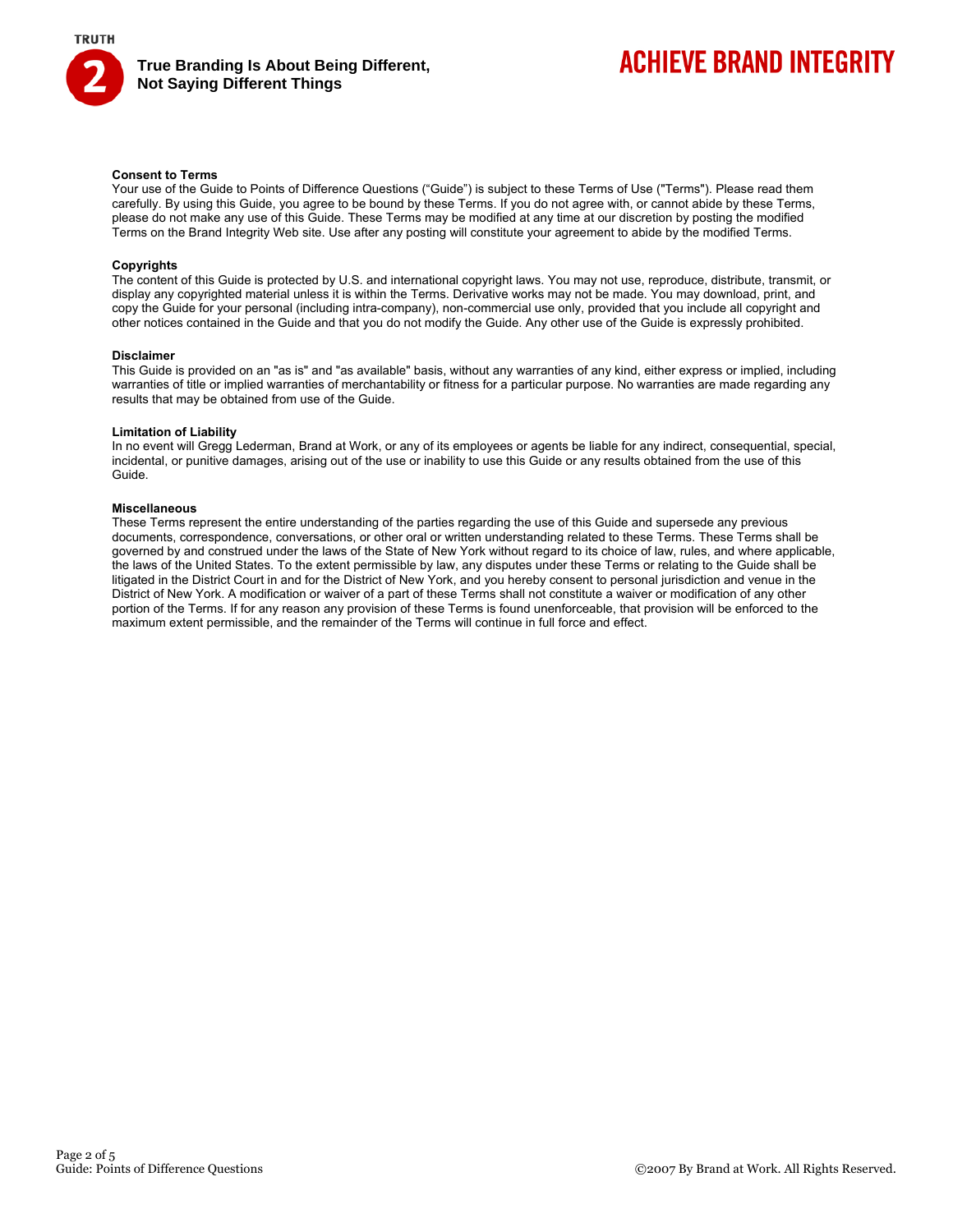

### Part 1: **Overview**

To determine your company's true points of difference, you must first determine what your company is really good at doing (company strengths) and which of those strengths are most meaningful to customers. Gathering the strengths and benefits will then position you and your team to begin exploring the true points of difference that make your company the best choice in the hearts and minds of current and prospective customers.

To find even more background information and examples beyond what is offered in this guide, take a look at Truth 2 in the *Achieve Brand Integrity* book (pages 37 through 47) about the importance of discovering your company's points of difference.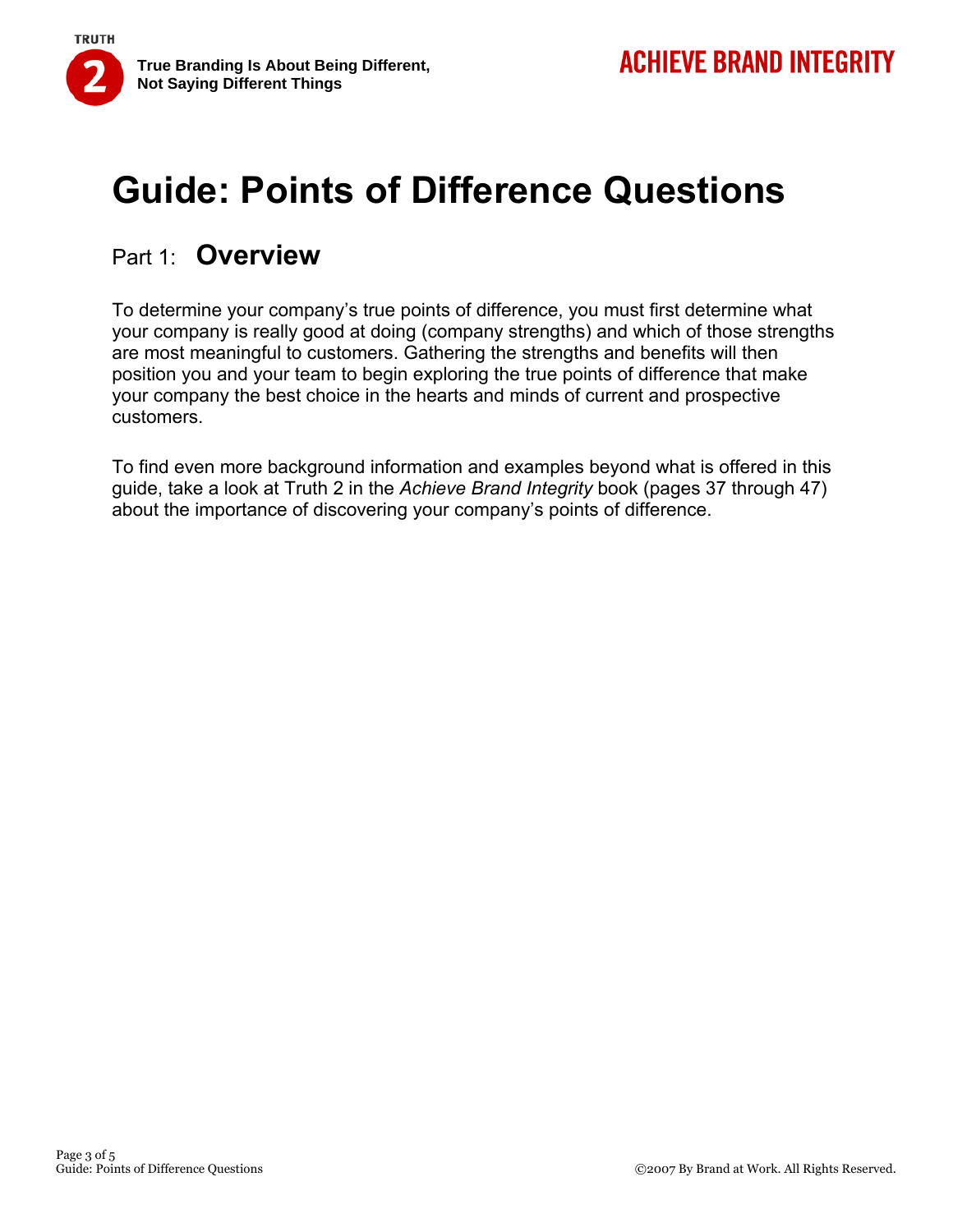

### Part 2: **Uncovering Your Company's True Points of Difference**

What makes your company different? To find out, ask yourself, other leaders, and employees in your company these insightful questions. (Insert your company name in the field marked [COMPANY].)

- 1. If [COMPANY]'s employees were to receive an award from customers, what would it be for?
- 2. What makes customers rave about [COMPANY]? Why? If there isn't anything, why not?
- 3. If [COMPANY] ceased to exist, what would customers miss most?
- 4. How is [COMPANY] unique when compared to other competitive offerings?
- 5. What do others in the industry do that [COMPANY] would never do?
- 6. What does [COMPANY] do that others in the industry would never do?
- 7. What is [COMPANY]'s competitive advantage in the marketplace?

You can increase your understanding of how your company is perceived compared to competitive offerings by asking your customers similar questions. (Insert your company name in the field marked [COMPANY].)

- 1. If you were to give [COMPANY] employees an award, what would it be for?
- 2. Are you familiar with other companies in this industry? Based on what you have heard or read, how do competing companies compare to [COMPANY]?
- 3. Since you have been a customer of [COMPANY], is there anything [COMPANY] did or does that was more than you expected?
- 4. What are three main reasons why you like doing business with [COMPANY]?
- 5. If you were to describe [COMPANY] to a friend or colleague, what would you say?
- 6. If you did not have access to [COMPANY], what do you think you would miss most?
- 7. How likely is it that you would recommend [COMPANY] to a friend or colleague?
	- Use a scale of 1 to 10 where  $1 =$  Highly Unlikely,  $5 =$  Neutral, and  $10 =$  Highly Likely.